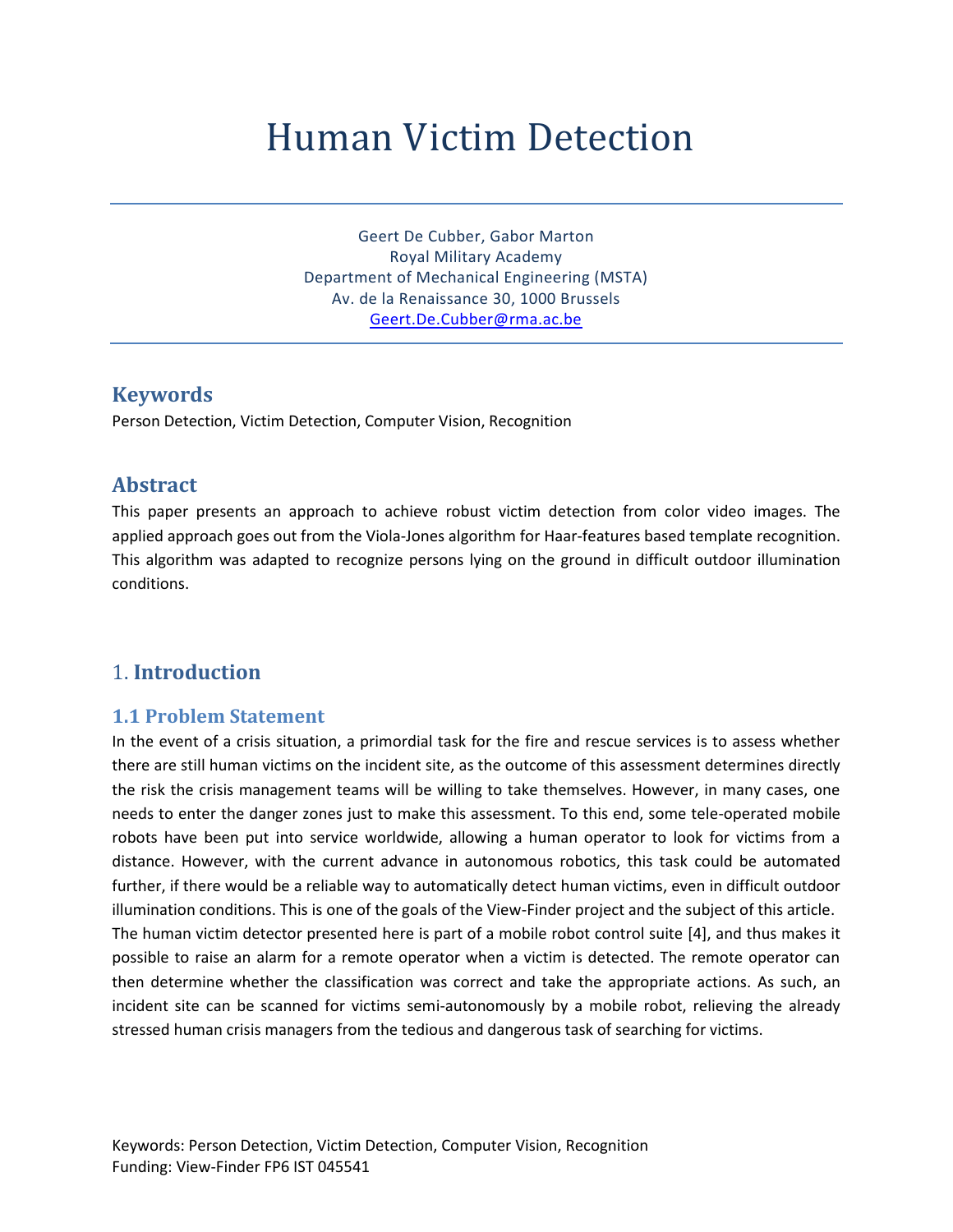## **1.2 Relation to previous work**

Automated human victim detection is a very difficult task, especially in complex, unstructured environments. In order to detect a human victim, one or more physical parameters of the victim need to be perceived by a sensor. These physical parameters can be [\[2\]:](#page-8-1) voice, temperature, scent, motion, skin color, face or body shape. In recent years, a number of research teams have developed human victim detection algorithms based on the detection of these physical parameters. In this section we'll give an overview of these activities and approaches used for human victim detection.

## **1.2.1 Voice**

Kleiner et al. [\[6\]](#page-8-2) perform audio-based victim detection by positioning two microphones with known distance. Given an audio source left, right or between both microphones, the time difference, i.e. phase shift, is measured between both signals. This is carried out by the Crosspower Spectrum Phase (CSP) approach, which allows to calculate the phase shift of both signals based on the Fourier transformation. Using this approach, the bearing of the sound source can be successfully determined, if there is not too much background noise. In the context of the View-Finder project, no a priori information about the sounds in the environment is given, so the voice-based approach was not followed.

## **1.2.2 Temperature (body heat)**

**Infrared cameras** give a complete picture of the environment heat which is very useful in human detection. Although infrared cameras are very expensive, they seem the best solution to make the discrimination between human and non human presence and, as such, seem to be essential to a robust and efficient solution for human finding. Infrared cameras are used by Kleiner and Kummerle in [\[5\],](#page-8-3) Nourbakhsh et al. in [\[7\]](#page-8-4) and Birk et al. in [\[3\].](#page-8-5) A new development in this field is the hyperspectral IR imaging approach of Trierscheid et al. [\[9\].](#page-8-6) Hyperspectral IR images contain a contiguous spectrum in the bandwidth of IR in a spatial scanline in the scene and provide the technique to combine spectroscopy and imaging, which makes it very suited for human victim detection.

**Pyroelectric sensors** are another type of heat-based human detectors. These sensors are designed specifically for human detection. This sensor is made of a crystalline material that generates a surface electric charge when exposed to heat in the form of infrared radiation. It is calibrated to be sensitive to human heat wavelength (8 - 14 μm). These sensors are very sensitive, cheap and robust. They are composed of two infrared sensors, so they detect humans only if the human or the sensor is moving. Pyroelectric sensors have been used by Pissokas and Malcolm in [\[8\]](#page-8-7) and Nourbakhsh et al. i[n \[7\]](#page-8-4)

In the context of the View-Finder project, the use of an infrared camera was initially foreseen, but this has been sadly cancelled during the course of the project, such that also the temperature-based human victim identification approach could not be followed.

## **1.2.3 Scent**

*CO<sup>2</sup> sensors* allow to detect the carbon dioxide emission, and even the breathing cycle of a victim. It is thus possible to determine if he is still alive. These sensors have been used by a number of participants of the RoboCupRescue [\[13\],](#page-8-8) but the disadvantage is that the response time of a  $CO<sub>2</sub>$  sensor is very slow and that the sensor has to be very close to the victim to have useful data because it is very directional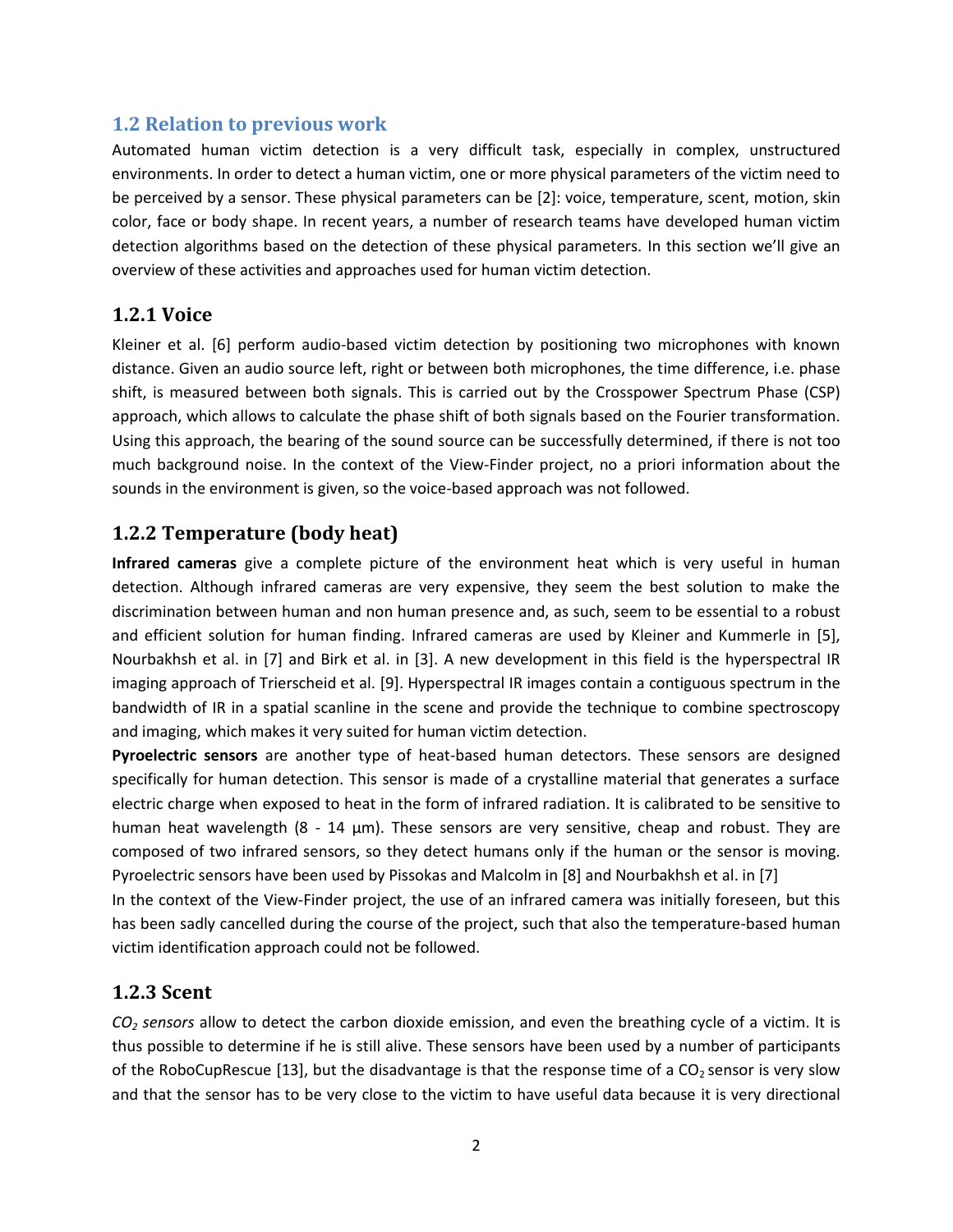and depends much on the air conditions like humidity, temperature, wind, and dust. This makes it difficult to use it in a disaster area, reason why the scent-based approach was not pursued in this project.

# **1.2.4 Motion**

Motion can be detected by a variety of sensors (sonar, laser, visual & IR camera, …) and can serve as an indication that somebody alive is present. However, motion analysis alone can never determine whether the cause of this motion field is a human being. Therefore, it is only used in combination with other characteristic[s\[5\]\[6\]](#page-8-3) [\[7\].](#page-8-4)

# **1.2.5 Skin Color**

Skin color is a popular parameter in the computer vision community to detect humans. Visser et al. use skin color in [\[12\]](#page-8-9) for human victim detection. They construct a 3D color histogram in which discrete probability distributions are learned. Given skin and non-skin histograms based on training sets, the probability that a given color value belongs to the skin and non-skin classes can then be learned. The problem with these approaches is twofold: 1) in unstructured outdoor environments, there is no a priori data on the colors present in the environment (which could lead to a large number of false positives), and 2) the field of view of typical outdoor robot cameras is quite large, which means that a person's face only consists of a limited number of pixels (which would reduce the detection rate).

# **1.2.6 Face & Body Shape Detection**

Another popular approach in computer vision to detect persons is to perform face detection. Other detectors are specifically trained at detecting the upper body. Together, these detectors provide powerful cues for reasoning about a person's presence. The problem with these methods is that detecting victims lying on the ground using standard camera images is very different from standard person detection. These standard person detection algorithms, relying on face or upper body detection, assume that the person's face is clearly visible in the camera image and that the person is standing straight up, such that the upper body can be easily detected. Victims, however, do not tend to stand up and do not tend to look straight into the camera. Therefore, special techniques have to be applied, as proposed for example in [\[1\].](#page-8-10) The approach presented in this article aims to classify the body shape of lying human victims and thus falls into this category of victim detectors.

# **1.2.7 Combined approaches**

With such a multitude of detection approaches, each having their advantages and disadvantages, it is evident that the integration of multiple cues can provide better results. Therefore, several teams have investigated hybrid approaches, mixing for example motion, sound and heat in [\[7\]](#page-8-4) or motion sound and faces in [\[6\].](#page-8-2) Others [\[5\]](#page-8-3) have focused specifically on determining the best way to integrate the information from all cues, leading to MRF-based approaches.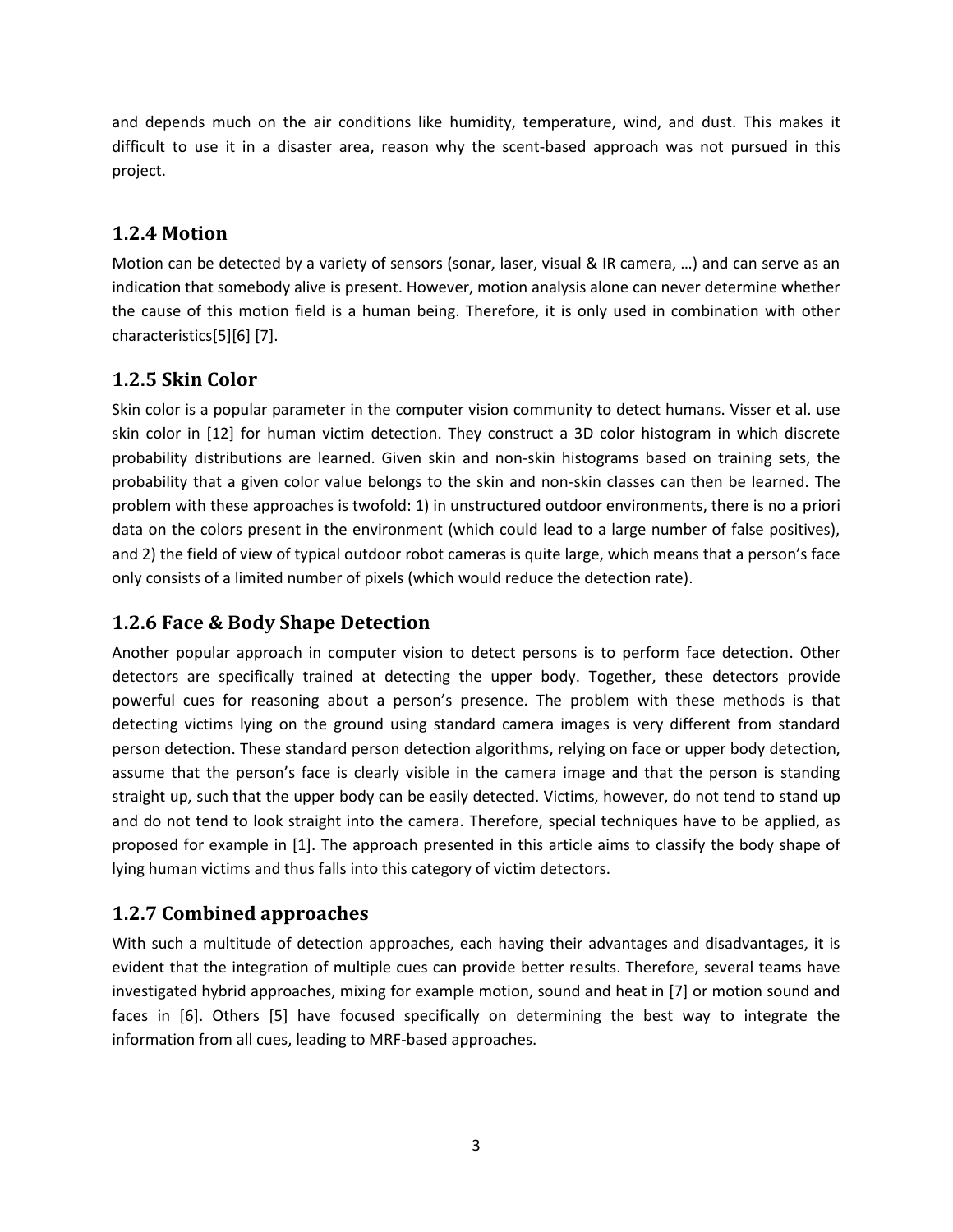## **1.3 Proposed Approach**

In this paper, we present an approach to achieve robust victim detection in these difficult outdoor conditions, by going out from the Viola-Jones algorithm for Haar-features based template recognition and adapting it to recognize victims. Victims are assumed to be human body shapes lying on the ground. The algorithm tries to classify visual camera input images into human body shapes and background items.

# **2. The Victim Detector**

## **2.1 The Viola-Jones Detector**

The basis for this work is a learning-based object detection method, proposed by Viola and Jones [\[11\].](#page-8-11) Viola and Jones originally applied this technique in the domain of face detection [\[10\].](#page-8-12) Their system yields face detection performance comparable to the best previous systems and is considered the fastest and most accurate pattern recognition method for faces in monocular grey-level images.

The method operates on so-called *integral images*: each image element contains the sum of all pixels values to its upper left allowing for constant-time summation of arbitrary rectangular areas.

During training, weak classifiers are selected with AdaBoost, each of them a pixel sum comparison between rectangular areas.

The object detection system classifies the images using simple features. The features are able to encode ad-hoc domain knowledge and the features-based system operates much faster than a pixel-based one. The Haar-wavelets are single-wavelength square waves, which are composed by adjacent rectangles. The algorithm does not use true Haar-wavelets, but better suited rectangle combinations. This is why the called Haar-features instead of Haar-wavelets. The Haar-features detection procedure works by subtracting the average dark-region pixel value from the average light-region pixel value. If the difference is above a threshold, which is set during the training, the feature is present. [Figure 1](#page-3-0) shows some example for these rectangle combinations.



**Figure 1 – Example Haar-features in the detection window**

<span id="page-3-0"></span>Hundreds of these classifiers are then arranged in a multi-stage cascade. Lazy successive cascade evaluation and the constant-time property allow the detector to run fast enough to achieve an overall low latency.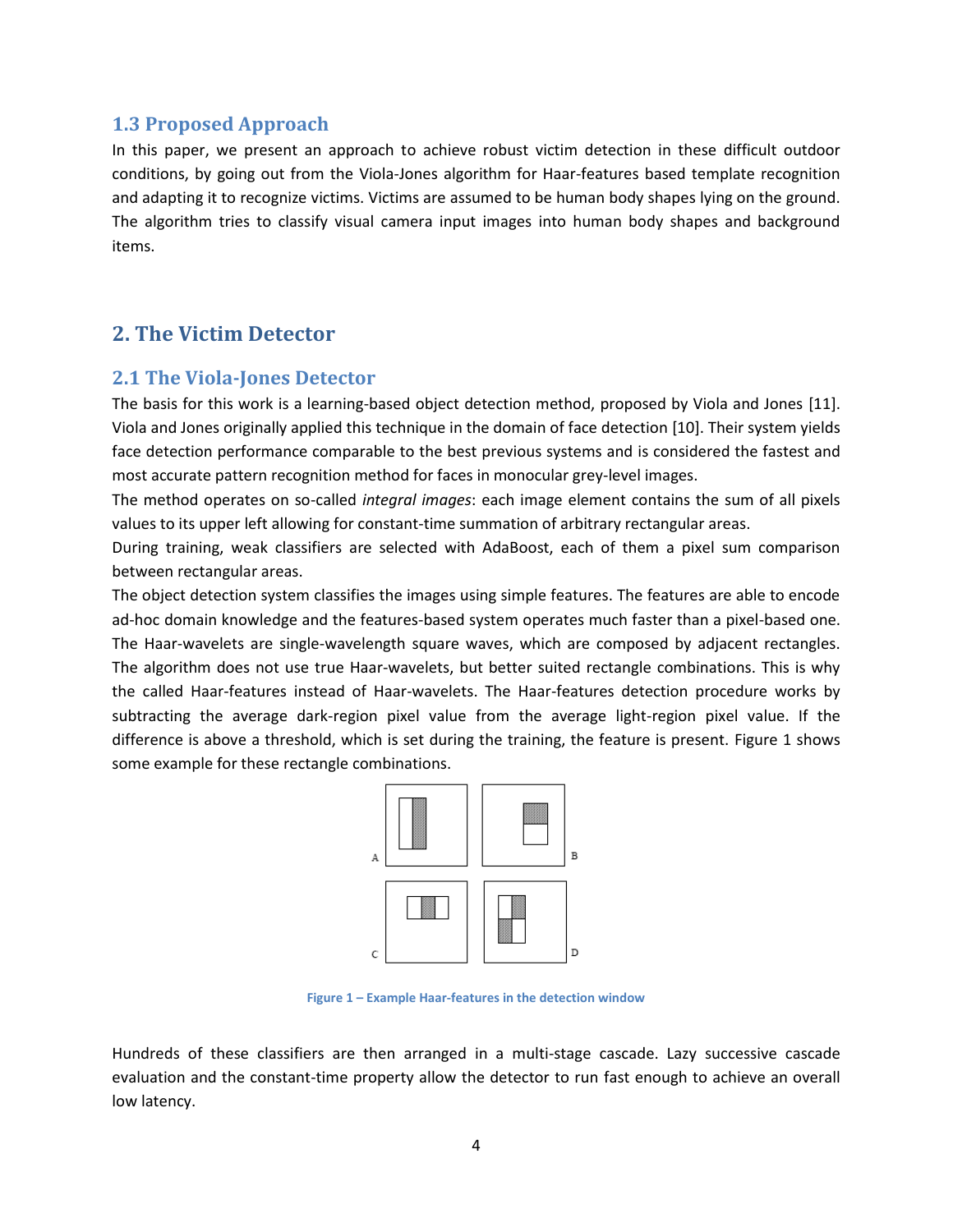## **2.2 Face & Upper Body Detection**

In a first attempt at victim detection, we used the standard Viola-Jones detector for face and upper body detection. The first tests were executed on indoor and good quality images. These tests were very successful, 90% of the faces and 80% of the upper bodies were detected. All together the hit rate reached the 95% while the false alarm rate stayed under 25%. However, the target hardware, the RobuDem, is going to operate in outdoor environment where the background is various and the illumination is unpredictable. So, outdoor experiments were strongly suggested. Although, the results were better than expected, the false alarm was increased dramatically while the hit rate was decreased to 70% for the upper body and to 30% for the face detection.

The conclusion from these tests is that in outdoor environment the face detection based person detection is not viable. Usually it only consumes the computation time without giving any results or any correct results. If the detection was more detailed, the system became too slow with minor success. If the detection was tuned to be faster, the hit rate decreased under 10%.

The upper body detection is more robust, it adopts itself to different illuminations much better. However, it gives much more false alarms.



**Figure 2 – Upper body and face detection in an outdoor image**

Our first idea was to fuse the face and upper body detector for having a more robust system. Unfortunately, the face detector does not really improve the performance of the upper body detector. Also, these detectors work only for standing, sitting or crouching person detection. In the case of the person lying on the ground, all of the detectors based on the existing Haar-cascade classifiers fail. At this point, we decided to fuse the upper body detector with a new detector which has to be trained for victims.

### **2.3 Extension to Victim Detection**

For the victim-detection application, we adapted the Viola-Jones technique, by training the algorithm with bodies, lying on the ground. To deal with the huge number of degrees of freedom of the human body and the camera viewpoint, the configuration space for human victims was reduced to victims lying face down and more or less horizontally in front of the camera. This case has been chosen because in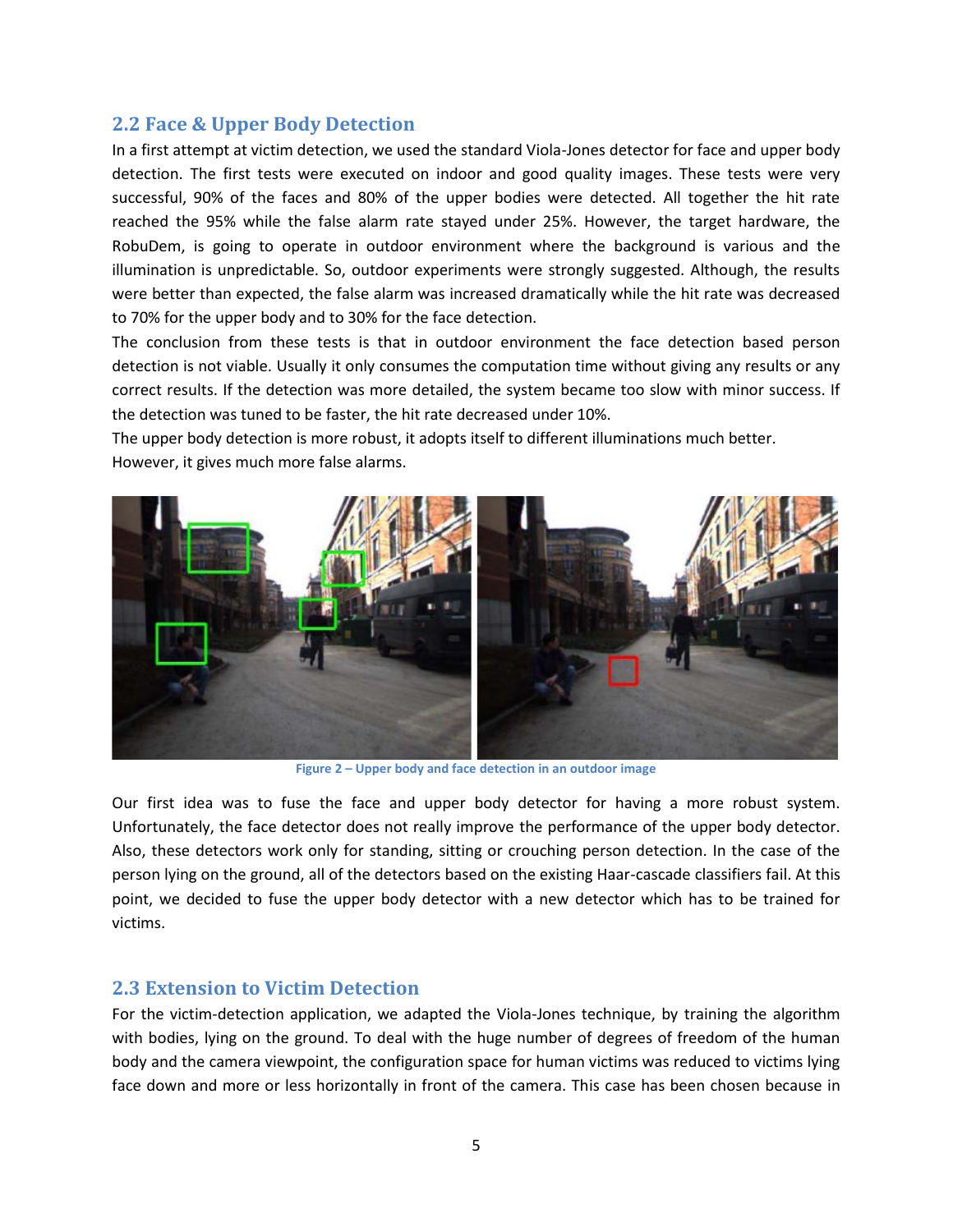real disasters this pose has the highest probability. The people try to protect their head and their ventral body parts which are the most vulnerable. Another reason is that in this position, the possible positions of the limbs form a relatively small pool comparing to the other cases. Also the orientation of the body must be considered because the legs have a different shape than the upper body and the head. To handle this, the sample images were taken with the both body orientations (left-to-right and righttoleft). To enlarge the data-set, the images were then later flipped horizontally and re-used during the Haar-training.

## **2.4 Database training**

Figure 3 shows some example of the sample images. They were taken in an outdoor environment, featuring human victims in several orientations and under varying illumination. These images were taken with an on-board stereo camera system. In total, 800 positive scenes were recorded, in each case the color rectified image of the left and right camera were recorded.



**Figure 3 - Example training images with lying bodies (positive samples)**

Furthermore 500 pairs of negative images were recorded outside and 100 pairs inside. These images contain no humans but the variety of the background is high in order to make the AdaBoost learning method set up good thresholds. In Figure 4, there are three examples of the outdoor negative images.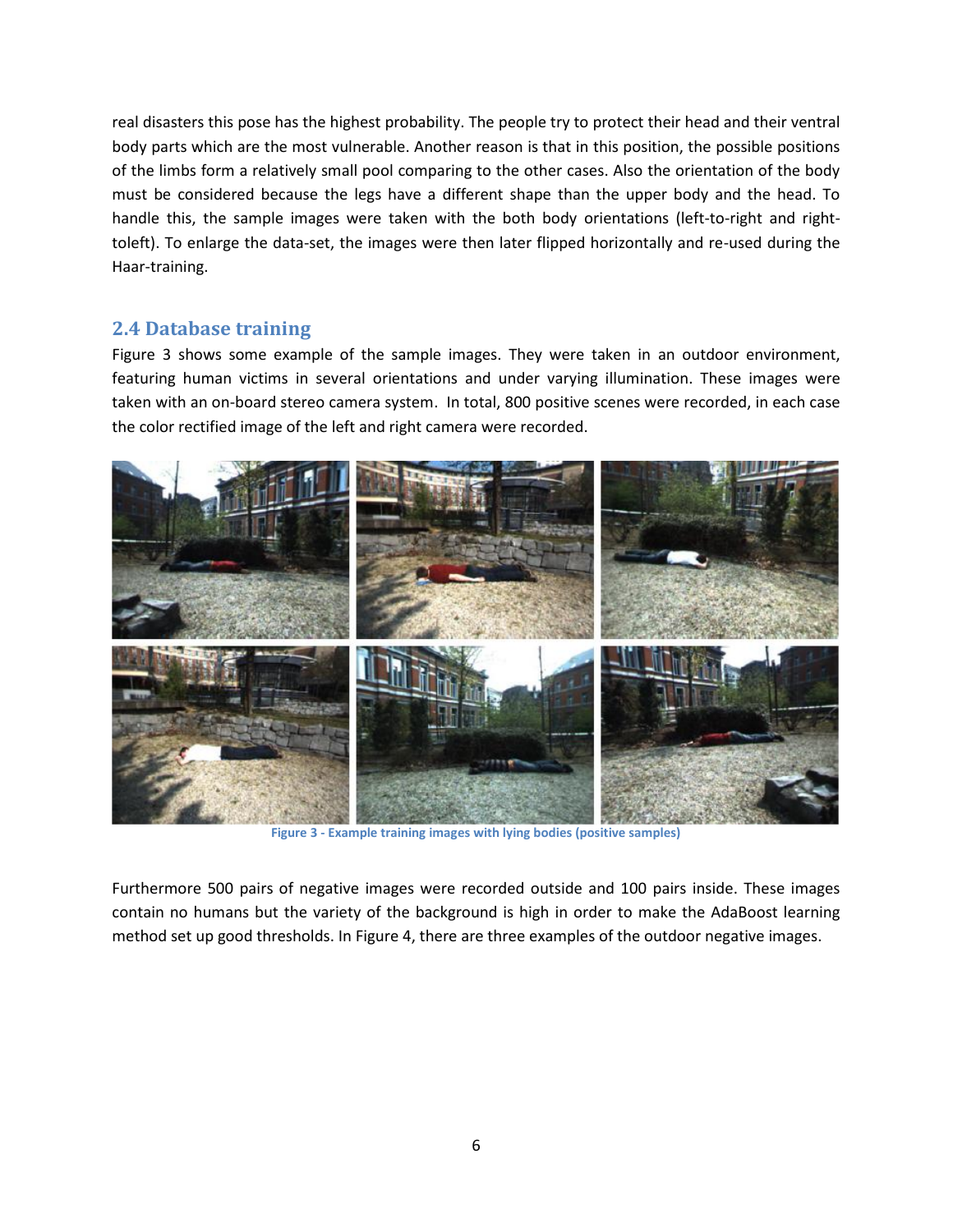

**Figure 4 - Examples for negative training images**

## **3. Results**

Theoretically, the cascaded Haar-classifier for victim detection has a 100% detection rate and less than  $10^{-6}$  % false alarm rate. Of course, this is only true in the case of the positive and negative sample images. With new test images – which were taken in similar illumination conditions as the sample images but mainly in different positions –, the correct detection rate was approximately 65%.

Figure 5 shows the result of the victim detection algorithm. The red rectangles are the hits of the detector for the victims whose head is at the left, the yellow ones for those whose head is at the right. In the first image of Figure 5, the victim was correctly found besides of a lot of false positives. These false alarms are eliminated by merging the adjacent rectangles of correct posture.



**Figure 5 - An example test image for Victim Detection**

In the case of Figure 6, it is more difficult to decide whether a correct classification is performed. In the first picture a smaller and bigger rectangle cover the victim. The smaller rectangle is a true positive, butthe bigger rectangle is a false alarm which may have some typical features of a victim. As it is showed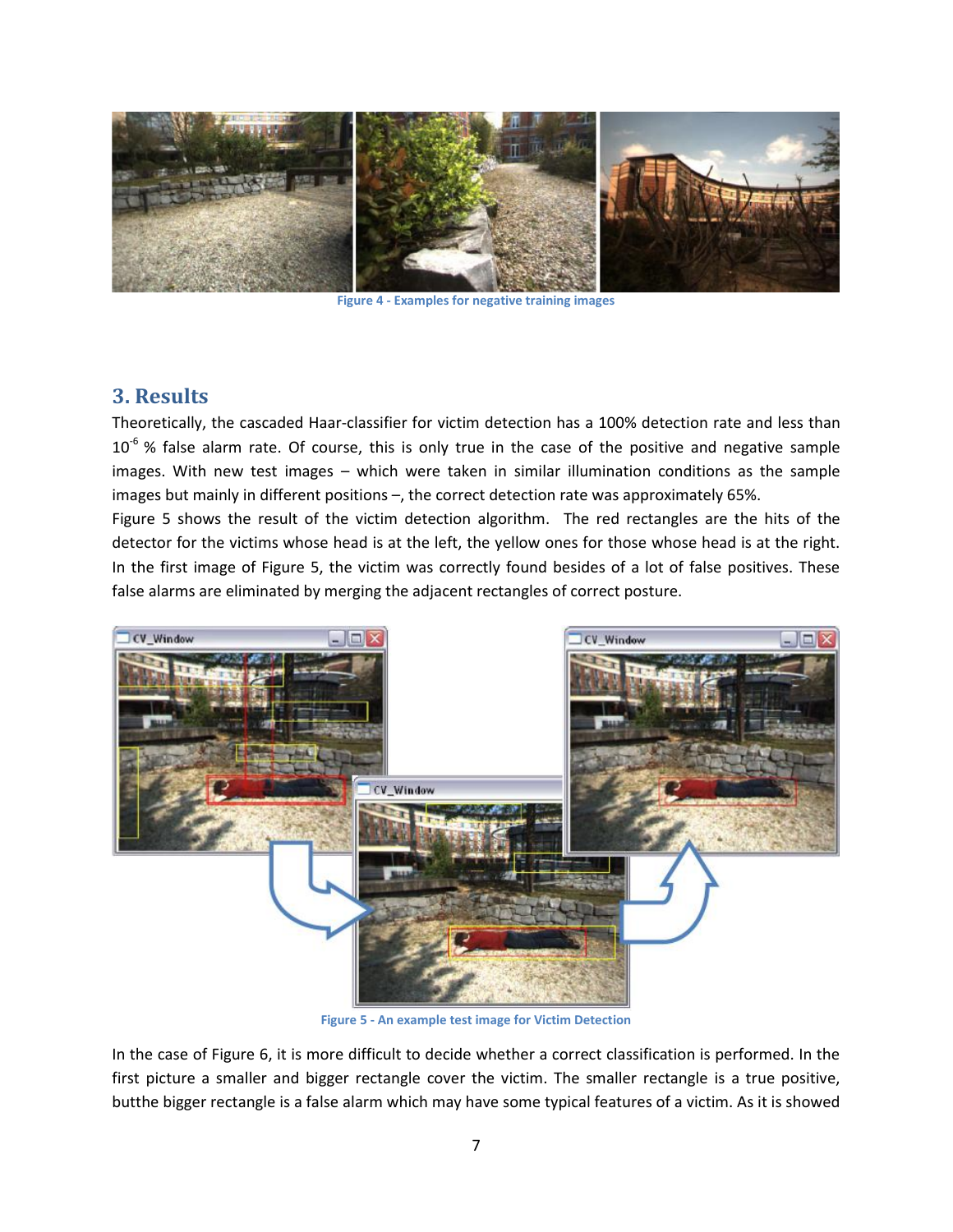in the second picture, these rectangles are considered neighbors and they were merged together. The merging is done by computing an average rectangle; this is why the marked area is bigger than the actual victim.



**Figure 6 - Before and after merging the neighbor detection areas**

The processing time for running the victim detector is between 60 and 80 milliseconds, which means 13‐16 frames per second. This is a very good result, as it allows near real-time reactions in the robot control scheme and it also allows integrating the results of multiple detection runs over time by means of a tracking scheme, to enhance the detection rate and reduce the false positive rate.

# **4. Conclusions**

In this paper, we have first overviewed the different existing approaches towards human victim detection. In the scope of this research project, the detection of human body shapes from visual input data was chosen as a recognition method, a decision mainly due to the available sensor equipment on board of the victim detection robot. We have presented an approach, based upon the Viola-Jones (face) detector, which was adapted, such that human victims lying on the ground can be detected. The first results of this approach are encouraging, but future research is required to increase the detection rate and reduce the number of false positives. This will be done by integrating the human victim detector in a tracking scheme. A mobile robot equipped with such a human victim sensing system can be a valuable aid for human crisis managers, as it could scan a designated area for human survivors semiautomatically.